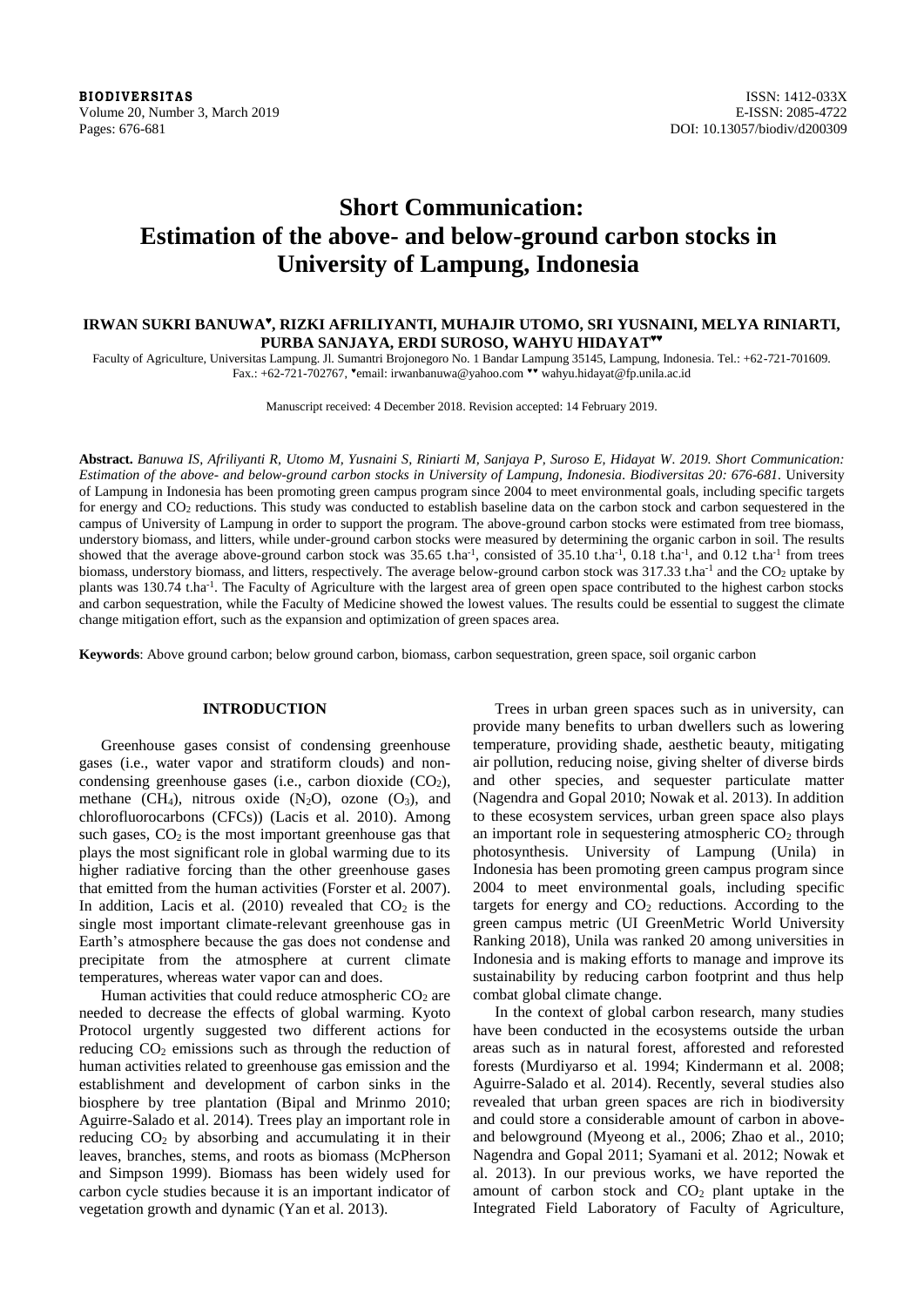University of Lampung (Banuwa et al. 2016). To provide a comprehensive result, this study determines the net aboveand below-ground accumulation of carbon in University of Lampung to provide baseline data for the improvement of the green campus program. We compare our results with the available data of rates of carbon uptake by other universities in Indonesia.

## **MATERIALS AND METHODS**

## **Study area**

The study was conducted in University of Lampung, Bandar Lampung City, Lampung Province, Indonesia. The study area has a tropical climate, with relative humidity of 60% to 85%, and temperature of 23 ºC to 37 ºC. The annual precipitation is ranging between 2,257 to 2,454 mm/year, with high rainfall occurs from December to April. The sampling area was divided into the area of: 1. Other purposes area (OA), 2. Faculty of Agriculture (FA), 3. Faculty of Engineering (FE), 4. Faculty of Economics and Business (FEB), 5. Faculty of Social and Political Sciences (FSPS), 6. Faculty of Law (FL), 7. Faculty of Teacher Training and Education (FTTE), 8. Faculty of Mathematics and Natural Sciences (FMNS), and 9. Faculty of Medicine (FM) (Figure 1).

## **Procedures**

Field data were collected through physical measurement, field observation, and laboratory analysis. The above-ground carbon stocks were estimated from tree biomass, understory biomass, and litters, while underground carbon stocks were measured by determining the total organic carbon in soil.

## *Sampling plot*

In each observation area, census method was used for tree biomass measurement. The sampling plots for destructive sampling of understory plants (i.e., shrubs, herbs, and grasses) were 1 m  $\times$  1 m, while litters used sampling plots of  $0.5 \text{ m} \times 0.5 \text{ m}$  (Hairiah et al. 2011). The sampling plots were selected using a stratified random sampling method. The total number of sample plots was 140 which was distributed as follow: 56 in OA, 25 in FA, 18 in FE, 6 in FEB, 3 in FSPS, 4 in FL, 14 in FTTE, 10 in FMNS, and 5 in FM.

5270

627200

527406



52640

**ROCCOL** 

Faculty of Engineering (FE), 4. Faculty of Economics and Business (FEB), 5. Faculty of Social and Political Sciences (FSPS), 6. Faculty of Law (FL), 7. Faculty of Teacher Training and Education (FTTE), 8. Faculty of Mathematics and Natural Sciences (FMNS), and 9. Faculty of Medicine (FM)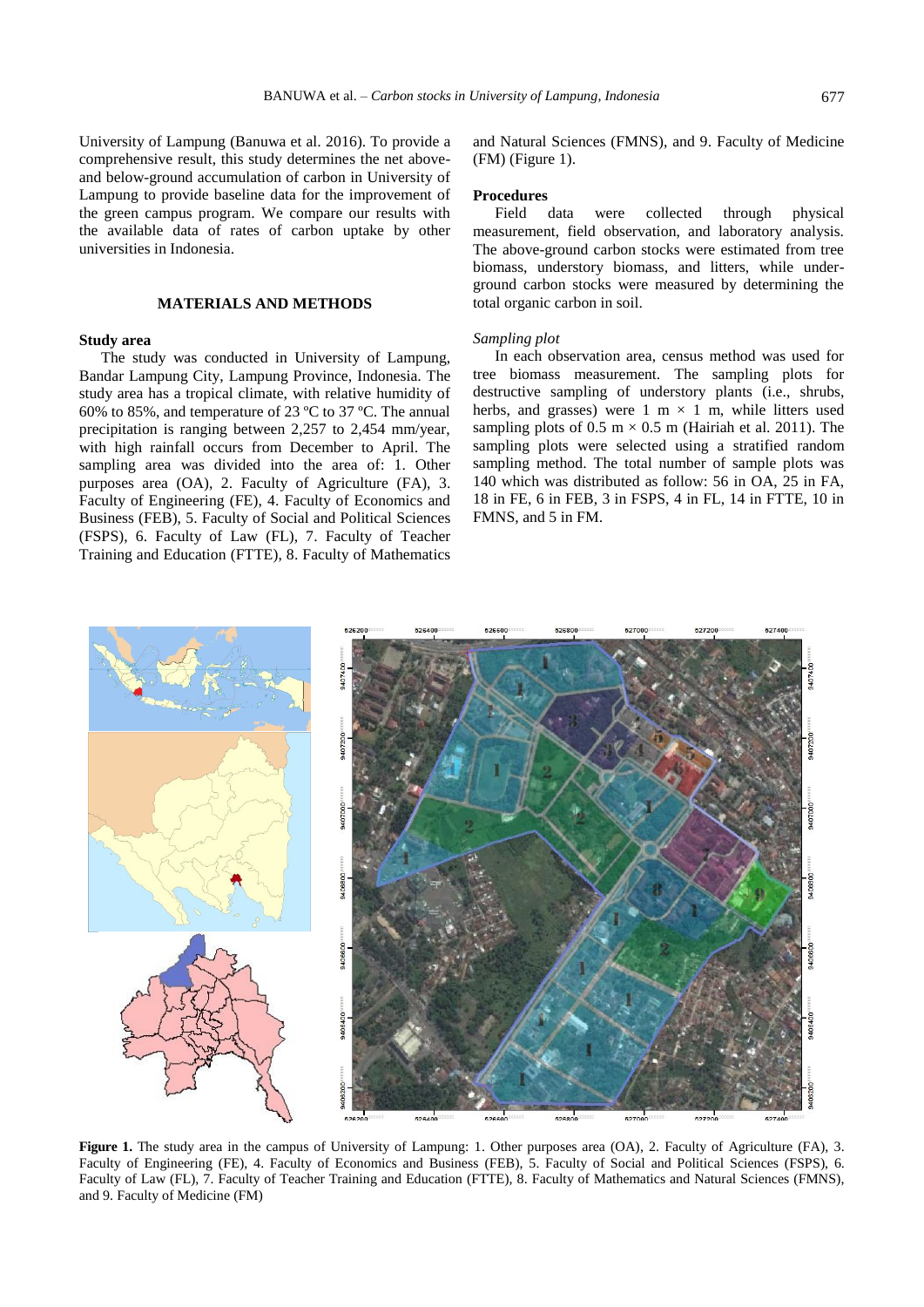| <b>Description</b>                         | <b>Estimation of tree</b><br>biomass (g/tree) | <b>Reference</b>      |
|--------------------------------------------|-----------------------------------------------|-----------------------|
| <b>Branched</b> tree                       | $DW = 0.11 \rho D^{2.62}$                     | Ketterings (2001)     |
| Non-branched tree $DW = \pi \rho H D^2/40$ |                                               | Hairiah et al. (1999) |
| Albizia                                    | $DW = 0.0272 D^{2.831}$                       | Sugiharto (2002)      |
| Pine                                       | $DW = 0.0417 D^{2.6576}$                      | Waterloo (1995)       |
| Coffee (pruned)                            | $DW = 0.281 D^{2.06}$                         | Arifin (2001)         |
| Banana                                     | $DW = 0.030 D^{2.13}$                         | Arifin (2001)         |
| Bamboo                                     | $DW = 0.131 D^{2.28}$                         | Priyadarsini (2000)   |
| <b>Necromass</b>                           | $DW = \pi \rho H D^2/40$                      | Hairiah and Rahayu    |
|                                            |                                               | (2011)                |

**Table 1.** Estimation of tree biomass using allometric equations

Note: DW: dry weight (g), D: diameter at breast height (cm),  $\rho$ : density  $(g/cm<sup>3</sup>)$ , H: height (m)

#### *Biomass measurement*

To estimate tree biomass, diameter at breast height (DBH) and height of each tree were measured in each sampling area. Three measurements were conducted for each tree. Tree diameter was measured at 1.3 m above the ground using diameter tape. Tree height was measured using a digital laser rangefinder (Bosch DLE 70 Professional) based on the geometric relationship between triangles. Allometric relations from tree diameter and height were used to estimate the biomass of woody plants (Table 1).

The understory plants were taken from each sampling plot by cutting the entire above-ground portion of a plant, while litters were picked up from the soil surface. The freshly collected understory plants and litters samples were then weighed to determine its fresh weight. A subsample (a species or a type) of the understory plants and litters of about 100 g were oven-dried at 80ºC for about 24-48 h until reaching constant weight (Roberts et al. 1985) and then weighed. Biomass of each species or type of understory plants and litters was calculated using following equation (Hairiah et al. 2011):

$$
Dry weight of biomass (g) = \frac{Oven dry weight of subsample (g) \times Total fresh weight (g)}{Fresh weight of subsample (g)}
$$

## *Organic carbon determination*

The content of organic carbon in biomass and soil were analyzed using a method reported by Walkley and Black (1934). Sample with a dry weight of 0.03 g was treated with 5 ml of potassium dichromate solution  $(K_2Cr_2O_7)$ followed by the addition of 10 ml of concentrated sulfuric acid (H2SO4). The mixture was gently swirled and left at room temperature in a fume hood for 12 hours. After the mixture was cooled, 100 ml of distilled water, 5 ml of H3PO4, 2.5 ml of NaF 4% and 5 drops of diphenylamine indicator were added into the suspension. After that, the suspension was titrated with the standard 0.2 N ferrous ammonium sulfate (Fe  $(NH_4)_2$   $(SO_4)^*6H_2O$ ) solution into a final color change of light green. One ml of 0.2 N ferrous ammonium sulfate is equivalent to the 0.009807 g of  $K_2Cr_2O_7$  or 0.0006 g of carbon. Organic carbon content in the sample was calculated as:

$$
Organic\ carbon\ (\%) = \frac{(B-S) \times 0.0006}{m} \times 100
$$

Where: B is the volume of ferrous solution used in the blank titration, S is the volume of ferrous solution used in the sample titration, m is the mass of the sample in gram used in the analysis.

## *Carbon stock and CO<sup>2</sup> uptake estimation*

The carbon stock was calculated from the data of organic carbon content using the equation (Hairiah and Rahayu 2007):

$$
Carbon stock (t.ha^{-1}) = \frac{Organic carbon (\%) \times Dry weight of biomass (g)}{Site area (ha)}
$$

The  $CO<sub>2</sub>$  uptake was calculated from the data of carbon stock using following equation:

$$
CO_2 \text{ uptake } (t, ha^{-1}) = \frac{Mr\ CO_2 \times Carbon\ stock\ (t, ha^{-1})}{Ar\ C}
$$

Where: Mr  $CO<sub>2</sub>$  is the molecular weight of  $CO<sub>2</sub>$  (44) and Ar C is atomic weight of C (12).

#### **Data analysis**

The results of biomass measurement and carbon stock estimation were statistically analyzed using an SPSS 17 software package. Analysis of variance (ANOVA) was carried out using a significance level of 0.05 after verifying the additivity (Tukey's test) and homogeneity of variance (Bartlett's test) of the data.

## **RESULTS AND DISCUSSION**

# **Plant biomass**

The results revealed that the area of FA contained the highest value of biomass than the other areas of University of Lampung, showing a total biomass of 256.43 t.ha<sup>-1</sup> that was dominated by tree biomass of 254.12 t.ha<sup>-1</sup>, while understory and litters biomass were only 1.61 t.ha<sup>-1</sup> and 0.69 t.ha<sup>-1</sup>, respectively (Table 2). There were 4818 trees grow in the area of University of Lampung. The trees consisted of 87 species with the most frequent and dominant species were: *Swietenia macrophylla* of 657 trees, *Lagerstroemia Linnaeus* of 228 trees, *Filicium decipiens* of 172 trees, *Tectona grandis* of 147 trees, *Dalbergia latifolia* of 141 trees, *Mangifera indica* of 132 trees, *Syzygium polyanthum* of 109 trees, *Falcataria moluccana* of 107 trees, *Peltophorum pterocarpum* of 91 trees, and *Peronema canescens* of 84 trees. The measurement of small, medium, and large trees (sapling, pole, and sawlog stands) showed that the area of OA had the highest number of trees planted of 1,643 trees (34.10%), followed by the area of FA of 981 trees (20.36), FTTE of 617 trees (12.74%), FE of 477 trees (9.73%), FMNS of 461 trees (9.57%), FM of 243 trees (5.04%), FEB of 121 trees (2.51%), FL of 200 trees (4.15%), and FSPS of 86 trees (1.78%). Although number of trees in the area of OA was higher than FA, the area of FA had a higher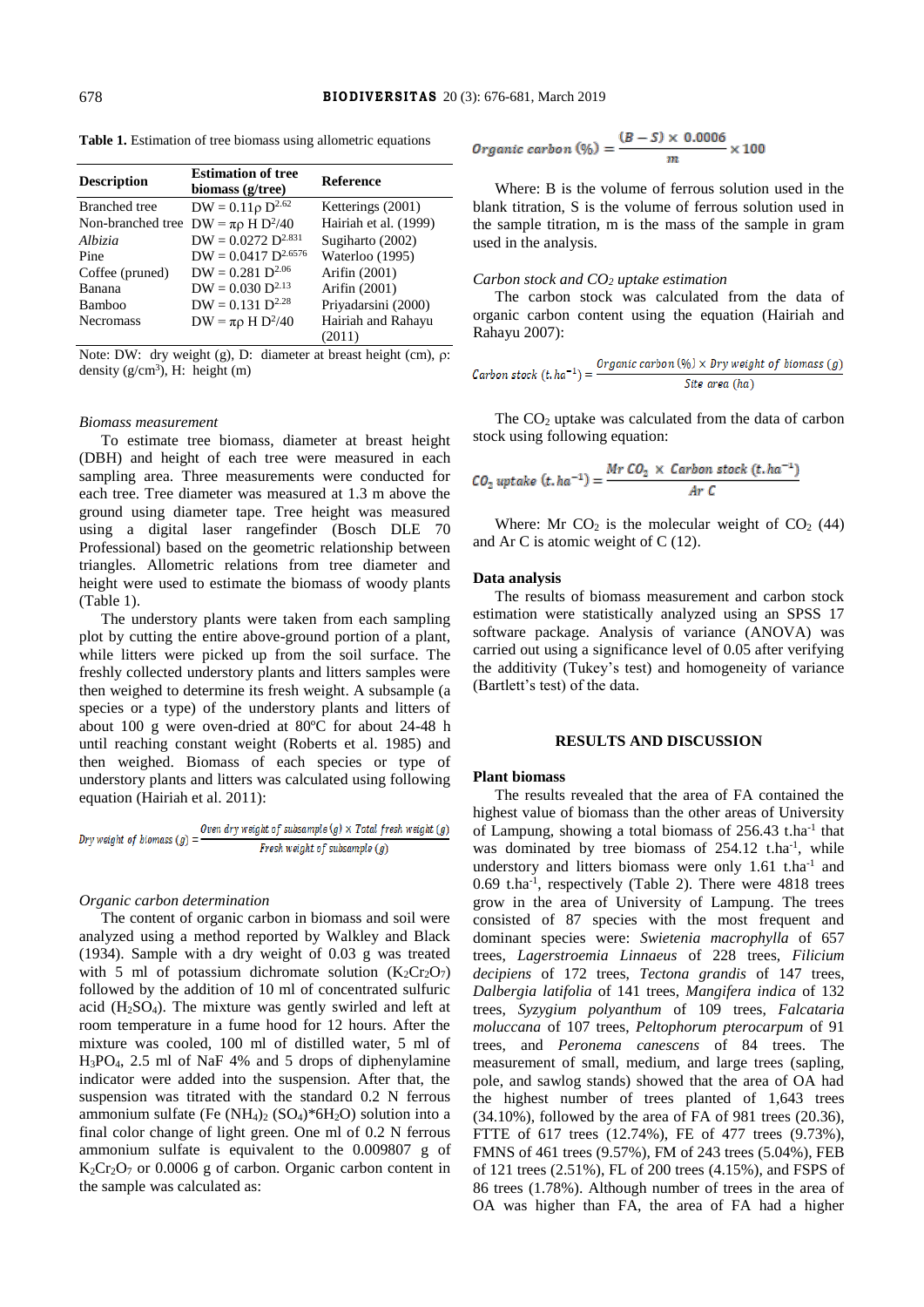number of large trees or sawlog stands (trees with DBH of more than 20 cm) of 370 trees (31.57%) than the area of OA of 272 trees (23.21%), thus resulted in the area of FP to have a highest value of tree biomass. Kinderman et al. (2008) stated that tree is the main component of forest ecosystems that contain the absolute quantity of the living biomass, constitute more than 80% of the total forest biomass. Syam'ani et al. (2012) also stated that the tree component has the highest percentage of biomass because it has stem that is functioned to store the photosynthesis products for the growth.

The area of FA has tree density of more than 100 trees/ha, which is the highest density compared to the other areas. According to Banuwa (2013), the amount of biomass in different land-use depends on the diversity and density of the existing plants. Understory biomass in FA was significantly higher compared to the other areas with the exception for the values of understory biomass in the area of FL and FSPS, showing no significant differences. The area of FM showed the lowest tree biomass of  $37.29$  t.ha<sup>-1</sup>, FMNS showed the lowest understory biomass of 0.17 t.ha-<sup>1</sup>, and FSPS showed the lowest litter biomass of 0.08 t.ha<sup>-1</sup>. The area of FM showed the lowest total biomass of 38.40 t.ha-1 due to small number of tree plantation and density.

The average value of tree biomass in University of Lampung of  $76.75$  t.ha<sup>-1</sup> was higher compared to the results in another university in Indonesia (Lavista et al. 2016), showing an estimated value of tree biomass in Bogor Agricultural University of 58.22 t.ha<sup>-1</sup>. However, the result was lower than the estimated value of tree biomass in University of Indonesia of 345.72 t.ha<sup>-1</sup> (Lubis et al. 2013).

#### **Above-ground carbon stock**

The above-ground carbon stocks were calculated by multiplying the value of each biomass (Table 2) and the organic carbon content of each biomass. Table 3 showed that the organic contents of tree biomass were ranging between 42.52-48.76%, understory biomass was 13.56 - 32.30%, and litters biomass were 12.50 - 33.33%. The estimation of carbon stock in University of Lampung revealed that the area of FA had the highest above-ground carbon stock than the other areas with the total carbon

stock of 116.91 t.ha<sup>-1</sup>, derived mainly from trees. The carbon stock in the area of FA almost similar the value of carbon stock in tropical forests of 161-300 t.ha-1 (Murdiyarso 1994). The lowest value was observed in the area of FM with the total carbon stock of  $17.83$  t.ha<sup>-1</sup>. However, the results of analysis of variance (ANOVA) showed no significant difference with the amount of carbon sequestered in the area of FL and FEB (Table 3). The results showed that the average carbon stock in University of Lampung of 35.65 t.ha-1 was higher than that estimated in Bogor Agricultural University and Srengseng urban forest in Jakarta of  $27.36$  t.ha<sup>-1</sup> and  $24.04$  t.ha<sup>-1</sup>, respectively (Lavista et al. 2016; Lubis et al. 2013).

The value of carbon stock in plant strongly correlated with the amount of biomass in the plants, particularly tree biomass. According to Banuwa et al. (2016), tree biomass is the largest contributor of carbon due to its higher level of carbon storage when compared to seasonal crops. Plants absorb large quantity of atmospheric carbon dioxide  $(CO<sub>2</sub>)$ by photosynthesis which then converted into oxygen  $(O_2)$ that emitted back to the surrounding environment and glucose  $(C_6H_{12}O_6)$  for its growth, while the excess of food was stored as biomass.

## **Below-ground carbon stock**

The below-ground carbon stock in this study was estimated through the soil organic carbon (SOC). SOC is an important parameter for the environmental status estimation of terrestrial that mainly derived from the decomposition of plants and animals or anthropogenic sources such as chemical contaminants, fertilizers or organic-rich waste (Avramidis et al. 2015). The result revealed that the highest SOC was observed in the area of FA, which then resulted in the highest soil carbon stock of 46.67 t.ha-1 . The value of SOC and soil carbon stock in OA showed similar results with those observed in FA, showing a SOC of 2.08% and an estimated soil carbon stock of 41.60 t.ha-1 . The lowest SOC of 1.40% was observed in the area of FM with the estimated soil carbon stock of 27.93  $t.ha^{-1}$  (Table 4). However, the results of statistical analysis showed no significant difference in the value of soil carbon stocks between the areas in University of Lampung, Indonesia.

**Table 2.** Plant biomass in University of Lampung, Indonesia

| <b>Site</b> | Area (ha) | Plant Biomass $(t.ha^{-1})$ |                           |                           |                             |
|-------------|-----------|-----------------------------|---------------------------|---------------------------|-----------------------------|
|             |           | <b>Tree</b>                 | <b>Understory</b>         | Litters                   | <b>Total</b>                |
| <b>FA</b>   | 10.00     | 254.12 <sup>A</sup> (4.70)  | 1.61 <sup>A</sup> (0.65)  | 0.69 <sup>A</sup> (0.05)  | 256.43 <sup>A</sup> (5.19)  |
| FE          | 7.20      | $67.55^{\circ}$ (3.17)      | $0.20^{E} (0.13)$         | 0.79 <sup>A</sup> (0.09)  | $68.55D$ (3.06)             |
| <b>FEB</b>  | 2.50      | $39.05G$ (3.29)             | $0.57^{\text{CD}}$ (0.24) | $0.10^{CD}$ (0.07)        | $39.746$ (2.95)             |
| FL          | 1.50      | $41.72F$ (2.47)             | $1.23^{AB}$ (0.43)        | $0.13^{\text{CD}}$ (0.05) | $43.09F$ (3.48)             |
| <b>FMNS</b> | 3.90      | $76.98B$ (2.95)             | $0.17^E(0.04)$            | $0.66^{\rm A}$ (0.04)     | $77.82^{\circ}$ (5.17)      |
| <b>FTTE</b> | 5.60      | $52.89D$ (3.61)             | $0.53^D(0.05)$            | $0.33B$ (0.14)            | $53.76^{E}$ (3.68)          |
| <b>FSPS</b> | 1.00      | $44.18E$ (3.70)             | $1.18^{AB}$ (0.62)        | 0.08 <sup>D</sup> (0.05)  | $45.45$ <sup>F</sup> (3.04) |
| FM          | 2.10      | $37.29H$ (5.21)             | $0.97^{\text{BC}}(0.35)$  | $0.13^{\circ} (0.05)$     | $38.40^{\rm G}$ (2.75)      |
| <b>OA</b>   | 22.50     | $76.93B$ (2.83)             | $0.21^{E}(0.23)$          | $0.80A$ (0.19)            | $82.49^{\rm B}$ (2.79)      |
| Average     |           | 76.75                       | 0.74                      | 0.41                      | 78.41                       |

Note: Means within a column followed by the same capital letter are not significantly different at 5% significance level using least significant difference (LSD) test. Numbers in parentheses are standard deviations. FA: Faculty of Agriculture, FE: Faculty of Engineering, FEB: Faculty of Economics and Business, FL: Faculty of Law, FMNS: Faculty of Mathematics and Natural Sciences, FTTE: Faculty of Teacher Training and Education, FSPS: Faculty of Social and Political Sciences, FM: Faculty of Medicine, and OA: other purposes area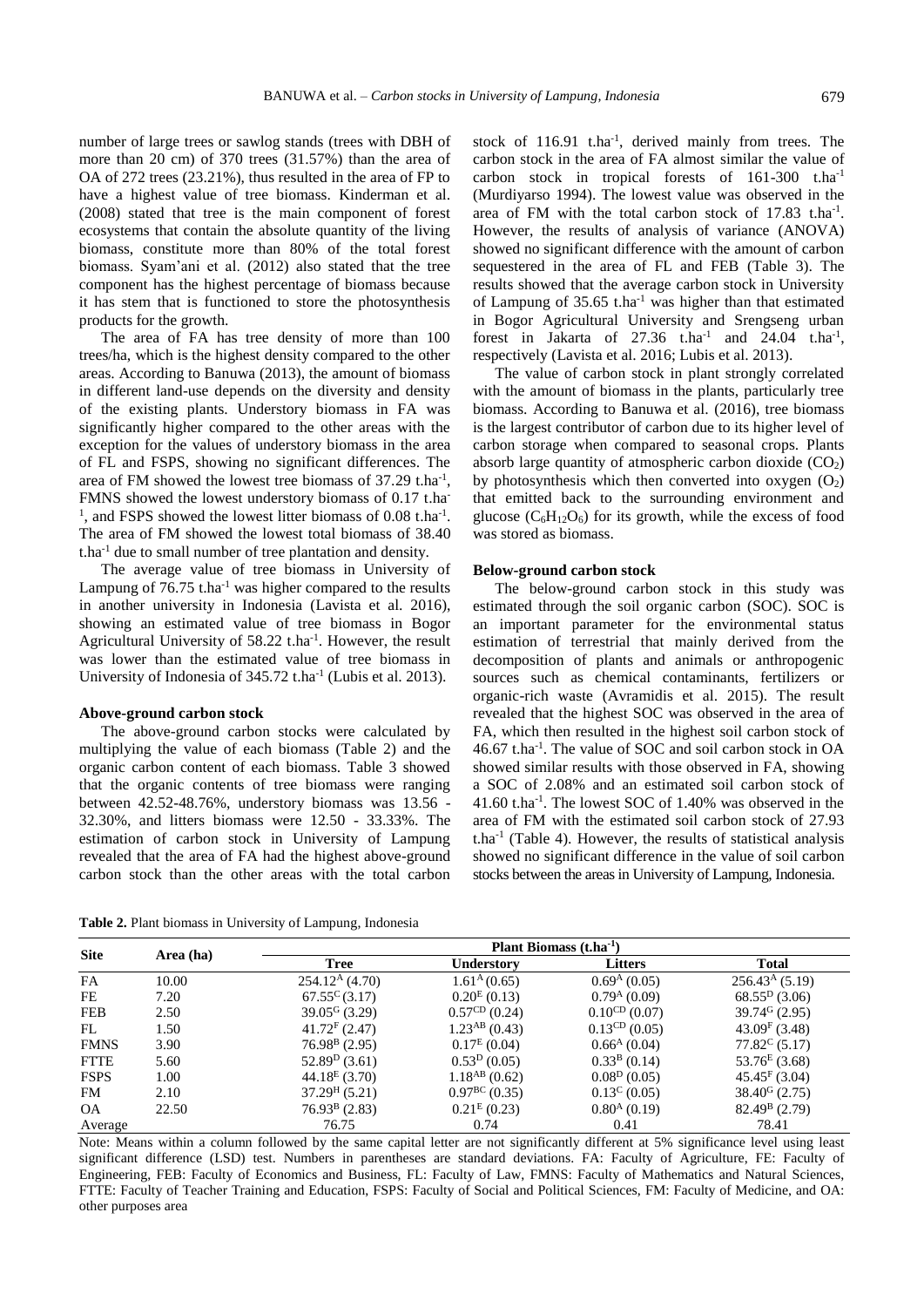| <b>Site</b> |             | C-organic $(\% )$ |                |                       | Carbon stock (ton/ha) |                    |                     |
|-------------|-------------|-------------------|----------------|-----------------------|-----------------------|--------------------|---------------------|
|             | <b>Tree</b> | <b>Understory</b> | <b>Litters</b> | <b>Tree</b>           | Understory            | <b>Litters</b>     | <b>Total</b>        |
| FA          | 45.72       | 32.30             | 27.54          | 116.19 <sup>A</sup>   | 0.52 <sup>A</sup>     | 0.19 <sup>B</sup>  | 116.91 <sup>A</sup> |
|             | (2.42)      | (3.98)            | (2.36)         | (2.15)                | (0.25)                | (0.02)             | (2.36)              |
| <b>FE</b>   | 45.76       | 30.00             | 26.58          | $30.91^{D}$           | 0.06 <sup>C</sup>     | 0.21 <sup>AB</sup> | 31.19 <sup>D</sup>  |
|             | (5.03)      | (7.33)            | (9.48)         | (1.45)                | (0.03)                | (0.09)             | (1.45)              |
| <b>FEB</b>  | 46.17       | 22.81             | 20.00          | 18.03 <sup>G</sup>    | 0.13 <sup>C</sup>     | 0.02 <sup>D</sup>  | 18.19 <sup>G</sup>  |
|             | (4.02)      | (13.56)           | (8.49)         | (1.36)                | (0.06)                | (0.01)             | (1.39)              |
| FL          | 42.52       | 24.39             | 15.38          | $17.74$ <sup>GH</sup> | $0.30^{AB}$           | 0.02 <sup>D</sup>  | 18.07 <sup>G</sup>  |
|             | (1.09)      | (7.55)            | (1.95)         | (1.40)                | (0.02)                | (0.01)             | (1.41)              |
| <b>FMNS</b> | 44.41       | 29.41             | 33.33          | 34.19 <sup>C</sup>    | $0.05^{\circ}$        | 0.22 <sup>AB</sup> | 34.47 <sup>C</sup>  |
|             | (4.90)      | (5.58)            | (5.93)         | (2.31)                | (0.02)                | (0.03)             | (2.27)              |
| <b>FTTE</b> | 44.64       | 26.42             | 30.30          | 23.61 <sup>E</sup>    | $0.14^{\circ}$        | 0.10 <sup>C</sup>  | $23.86^E$           |
|             | (1.99)      | (11.78)           | (8.99)         | (1.73)                | (0.10)                | (0.07)             | (1.68)              |
| <b>FSPS</b> | 45.59       | 13.56             | 12.50          | 20.14 <sup>F</sup>    | 0.16 <sup>C</sup>     | 0.01 <sup>D</sup>  | 20.32 <sup>F</sup>  |
|             | (4.98)      | (5.78)            | (1.05)         | (1.64)                | (0.04)                | (0.00)             | (1.66)              |
| FM          | 47.04       | 25.77             | 23.08          | 17.54 <sup>H</sup>    | $0.25^{\rm BC}$       | 0.03 <sup>D</sup>  | 17.83 <sup>G</sup>  |
|             | (4.29)      | (8.42)            | (2.69)         | (1.16)                | (0.18)                | (0.01)             | (1.24)              |
| <b>OA</b>   | 48.76       | 23.81             | 31.25          | $37.51^{\rm B}$       | 0.05 <sup>C</sup>     | $0.25^{\rm A}$     | 40.03 <sup>B</sup>  |
|             | (1.23)      | (4.51)            | (7.81)         | (1.35)                | (0.03)                | (0.04)             | (2.75)              |
| Average     | 45.62       | 25.38             | 24.44          | 35.10                 | 0.18                  | 0.12               | 35.65               |

**Table 3.** Carbon stocks in University of Lampung, Indonesia

Notes: Means within a column followed by the same capital letter are not significantly different at 5% significance level using least significant difference (LSD) test. Numbers in parentheses are standard deviations. FA: Faculty of Agriculture, FE: Faculty of Engineering, FEB: Faculty of Economics and Business, FL: Faculty of Law, FMNS: Faculty of Mathematics and Natural Sciences, FTTE: Faculty of Teacher Training and Education, FSPS: Faculty of Social and Political Sciences, FM: Faculty of Medicine, and OA: other purposes area

The area of FA and OA has more tree vegetation than the other areas, hence a major amount of soil organic matters could be produced. Post and Kwon (2000) showed that land use and vegetation affect SOC by influencing soil respiration, carbon flux, and fixation of carbon within soil and deeper substratum. Furthermore, the authors stated that the important factors and processes that determine the direction and rate of change in SOC content when vegetation and soil management practices changed include: (i) increasing the input rates of organic matter; (ii) changing the decomposability of organic matter inputs that increase LF-OC; (iii) placing organic matter deeper in the soil either directly by increasing below-ground inputs or indicrectly by enhancing surface mixing by soil organisms; and (iv) enhancing physical protection through intraaggregate or organomineral complexes. Management practices also affecting the SOC, i.e*.*, the least amount of soil disturbance contributes a positive effect on SOC accumulation, while increasing the intensity of cultivation results in lower SOC and a greater proportion associated with the fine size fractions (Bajracharya et al. 1998).

#### **CO<sup>2</sup> uptake**

The results showed the highest and the lowest  $CO<sub>2</sub>$ uptake by plants in the FA and FM with the respective values of  $428.69$  t.ha<sup>-1</sup> and  $65.39$  t.ha<sup>-1</sup> (Figure 2). The area of FL and FEB with the respective values of 66.28 t.ha-1 and 66.69 t.ha<sup>-1</sup> showed similar amount of  $CO<sub>2</sub>$  uptake than that observed in FM. The average  $CO<sub>2</sub>$  uptake by plants in University of Lampung was 130.74 t.ha<sup>-1</sup>. The result was higher than the average  $CO<sub>2</sub>$  uptake in Srengseng urban forest in Jakarta of 88.15 t.ha<sup>-1</sup>, but lower than that estimated in University of Indonesia of 634.40 t.ha<sup>-1</sup> (Lubis et al. 2013).

**Table 4.** Soil organic carbon (SOC) and soil carbon stock in University of Lampung, Indonesia

| <b>Site</b> | <b>SOC</b><br>(%) | Soil carbon stock<br>$(t.ha^{-1})$ |
|-------------|-------------------|------------------------------------|
| FA.         | 2.33(0.49)        | 46.67 (9.72)                       |
| FE.         | 1.88(1.44)        | 37.67 (20.87)                      |
| <b>FEB</b>  | 1.78(1.07)        | 35.60 (21.47)                      |
| FL.         | 1.45(0.10)        | 29.00 (2.08)                       |
| <b>FMNS</b> | 1.66(0.14)        | 33.20 (2.70)                       |
| <b>FTTE</b> | 1.71(0.14)        | 34.20 (2.88)                       |
| <b>FSPS</b> | 1.57(0.43)        | 31.47 (8.56)                       |
| <b>FM</b>   | 1.40(0.55)        | 27.93 (10.92)                      |
| <b>OA</b>   | 2.08(0.46)        | 41.60 (9.24)                       |
| Average     | 1.76              | 35.26                              |

Notes: Numbers in parentheses are standard deviations. FA: Faculty of Agriculture, FE: Faculty of Engineering, FEB: Faculty of Economics and Business, FL: Faculty of Law, FMNS: Faculty of Mathematics and Natural Sciences, FTTE: Faculty of Teacher Training and Education, FSPS: Faculty of Social and Political Sciences, FM: Faculty of Medicine, and OA: other purposes area



Figure 2. CO<sub>2</sub> uptake in the University of Lampung, Indonesia